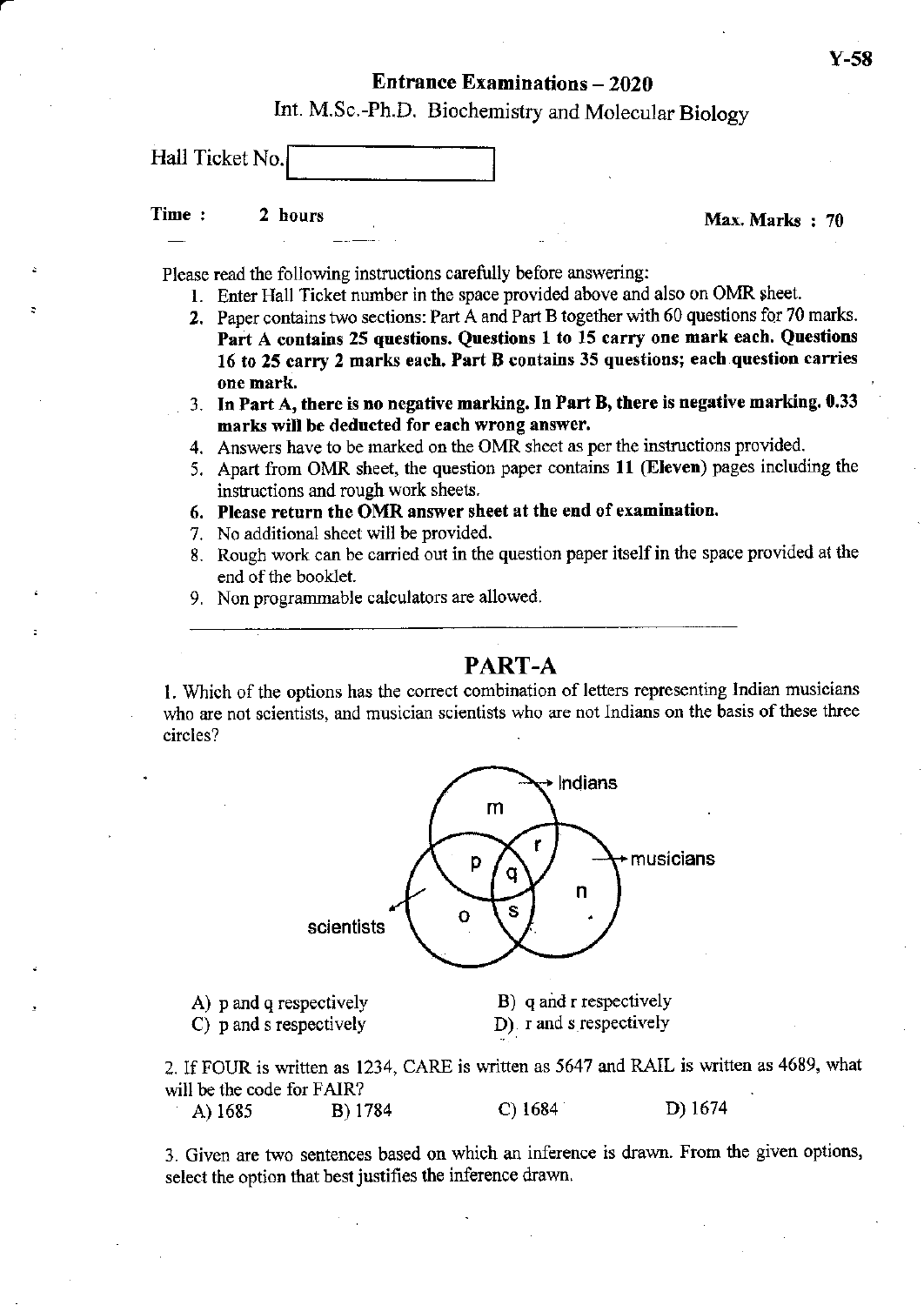| (b) He is handsome.<br>Inference: He is fat.<br>A. the inference is definitely true<br>C, the inference is probably false or true                         | (a) Either he is handsome or he is fat. |                  |                                            | B. the inference is definitely false<br>D. inference cannot be drawn                                                                                                                                                                                                                                                                                                                                              |  |
|-----------------------------------------------------------------------------------------------------------------------------------------------------------|-----------------------------------------|------------------|--------------------------------------------|-------------------------------------------------------------------------------------------------------------------------------------------------------------------------------------------------------------------------------------------------------------------------------------------------------------------------------------------------------------------------------------------------------------------|--|
| 4. If 30% of $X = Y$ , then $Y\%$ of 30 will be:                                                                                                          |                                         |                  |                                            |                                                                                                                                                                                                                                                                                                                                                                                                                   |  |
| A. 9                                                                                                                                                      | B.4                                     | C.6              | D. 18                                      |                                                                                                                                                                                                                                                                                                                                                                                                                   |  |
| of $3$ or $5$ ?                                                                                                                                           |                                         |                  |                                            | 5. Cards with numbers 1 to 20 were shuffled and then one card was taken out from the deck.<br>What is the percentage of chances that the card drawn will have a number which is a multiple                                                                                                                                                                                                                        |  |
| A) 40%                                                                                                                                                    | B) 45%                                  | C) 50%           |                                            | D) 65%                                                                                                                                                                                                                                                                                                                                                                                                            |  |
| distance as cancer cell?<br>A) 30 minutes<br>7. Which one of the following treatments is UNLIKELY to destabilize DNA helix?<br>A) Raising the temperature | B) 40 minutes                           |                  | C) 10 minutes<br>B) Treatment with 2N NaOH | 6. A researcher is studying the migratory behaviour of normal cells and cancer cells. He noted<br>that cancer cells could travel at an average rate of 50 micrometers per hour and complete a trip<br>between two points in 6 hours, whereas normal cell could cover the same distance at the rate<br>of 45 micrometers per hour. How many more minutes needed for normal cell to cover the same<br>D) 60 minutes |  |
| C) Addition of 300mM NaCl                                                                                                                                 |                                         |                  | D) Addition of DMSO                        |                                                                                                                                                                                                                                                                                                                                                                                                                   |  |
| 8. Select the odd one out<br>A) inconsequential                                                                                                           |                                         | B) insignificant | C) vital                                   | D) trivial                                                                                                                                                                                                                                                                                                                                                                                                        |  |
| probability that it is either good or has a defect is:                                                                                                    |                                         |                  |                                            | 9. A box contains 10 good items and 6 defective items. One item is drawn at random. The                                                                                                                                                                                                                                                                                                                           |  |
| A) 64/64                                                                                                                                                  | B) 49/64                                | $C)$ 40/64       | D) 24/64                                   |                                                                                                                                                                                                                                                                                                                                                                                                                   |  |
|                                                                                                                                                           |                                         |                  |                                            | 10. According to the law of LaPlace, the magnitude of the inward-directed collapsing pressure<br>(P) is directly proportional to the surface tension (T) and inversely proportional to the radius<br>(r) of the bubble, $P=2T/r$ . Considering that alveoli are like bubbles, if there are there are two<br>$1.11.0$ $1.0$ $1.1$ $1.1$ $1.1$ $1.1$ $1.1$ $1.1$ $1.1$ $1.1$ $1.1$ $1.1$ $1.1$ $1.1$ $1.1$          |  |

alveoli of unequal size, where alveolus A has radius 1 and surface tension  $1/2T$  and alveolus B has radius 2 and surface tension T, what will happen to collapsing pressure?

A) Collapsing pressure of alveolus A > Collapsing pressue of alveolus B

B) Collapsing pressure of alveolus  $A <$  Collapsing pressure of alveolus B

C) Collapsing pressure of alveolus  $A \leq$  Collapsing pressure of alveolus B

D) Collapsing pressure of alveolus  $A = Collapping pressure$  of alveolus B

11. In pea plants, tall  $(T)$  is dominant over dwarf (t). In a cross-pollinated cross where 217 progeny were obtained, 103 plants were tall and the rest were dwarf. The genotype of the parents is most likely to be

A) TT and tt B) Tt and tt C) Tt and Tt D) Tt and TT

12. When two tall pea plants were crossed, one obtained 75% tall and 25% were short. The genotype of the parents was most likely:

A) Both homozygous B) Both heterozygous

 $4-58$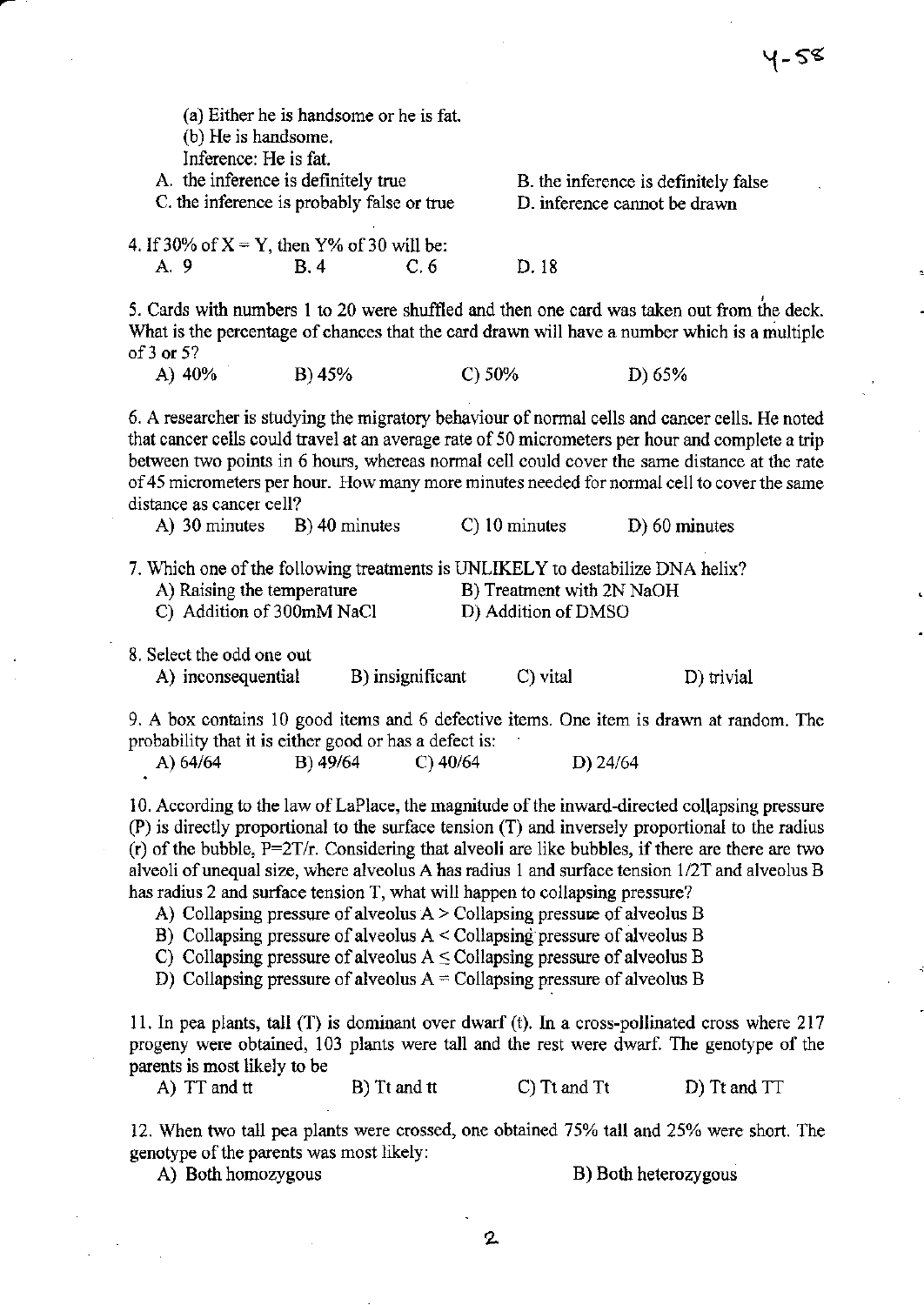C) One heterozygous and one homozygous

D) Both hemizygous

13. According to the Michaelis-Menten equation of enzyme kinetics, what is the  $v_0/V_{max}$  ratio when  $[S] = 5$  K<sub>M</sub>?

A)  $6/5$  $B) 6/4$  $C$ ) 5/6  $D) 3/6$ 

14. What is the enthalpy change of a system if 1.0 J of heat is transferred into it at constant pressure?

A) Enthalpy change of the system will be twice that as the heat transferred,

B) Enthalpy change of the system decreases

C) Enthalpy change of the system will be same as heat transferred

D) Enthalpy will remain the same

15. Find the mean, median, mode respectively of: 2, 3, 6, 3, 2, 5, 2, 3, 5, 5, 6, 5, 5  $B) 5, 5, 4$  $C$ ) 4, 5, 5  $D)$  4, 5, 4 A)  $5, 4, 5$ 

16. Consider Meselson-Stahl experiment. If E. coli culture grown over-night in  $N^{15}$  ammonium chloride medium is shifted to  $N^{14}$  ammonium chloride medium and further grown for <u>one and</u> half generation (1.5) time, what would be the relative proportions of  $N^{15}$ - $N^{15}$ ,  $N^{15}$ - $N^{14}$  and  $N^{14}$ -N<sup>14</sup> DNA at the end of the experiment?

| A) 33.33%, 33:33%, 33.33%. |  | B) 0%, 66.66%, 33.33%. |
|----------------------------|--|------------------------|
| C) $0\%$ , 33.33%, 66.66%. |  | D) 0%, 100%, 0%.       |

17. Acetic acid is a weak acid with a pKa of 4.75. What is the pH of a solution prepared by adding 0.1 mol of acetic acid and 0.03 mol of NaOH to water at a final volume of 1 litre? A) 3.5  $B) 4.38$  $C$ ) 5.8  $D) 7.2$ 

18. In eukaryotes, protein synthesis occurs in

a) cytoplasm b) mitochondria c) peroxisomes d) endosomes e) vacuoles f) chloroplast B) a, b and f  $C$ ) c, b, d and e D)  $a, b, e$  and  $f$  $A)$  a only

19. Given below are some reactions that takes place either in RBCs in systemic circulation (the tissue blood capillaries) or in RBCs in the pulmonary circulation (alveolar capillaries in lungs). Select the option that is NOT a correct match of the reaction and the site of the reaction.

- A)  $CO<sub>2</sub> + H<sub>2</sub>O$  is converted into H<sup>+</sup> and HCO<sub>3</sub><sup>-</sup> by carbonic anhydrase in RBCs in the systemic circulation
- B) Outward diffusion of Cl causes inward diffusion of HCO'<sub>3</sub> in RBCs from tissues in the systemic circulation
- C) H<sup>+</sup> and HCO<sub>3</sub><sup>-</sup> is converted into CO<sub>2</sub> + H<sub>2</sub>O by carbonic anhydrase in RBCs in pulmonary circulation
- D) Outward diffusion of HCO<sub>3</sub> from RBCs causes inward diffusion of Cl (chloride shift) into RBCs in the systemic circulation

20. A reaction buffer, apart from substrate, required the following composition for an enzyme activity: 200 mM Tris.HCl (pH 9.5); 50mM MgCl<sub>2</sub> and 10mM NaCl. You are given three stock solutions: (i) 2M Tris.HCl (pH 9.5), (ii) 0.5M MgCl<sub>2</sub> and (iii) 0.1 M NaCl. How much volume from each stock solution will you mix to prepare 10 ml of reaction buffer?

A) 2ml of Tris.HCl (pH 9.5) + 2ml of 0.5M  $MgCl_2 + 2ml$  of 0.1 M NaCl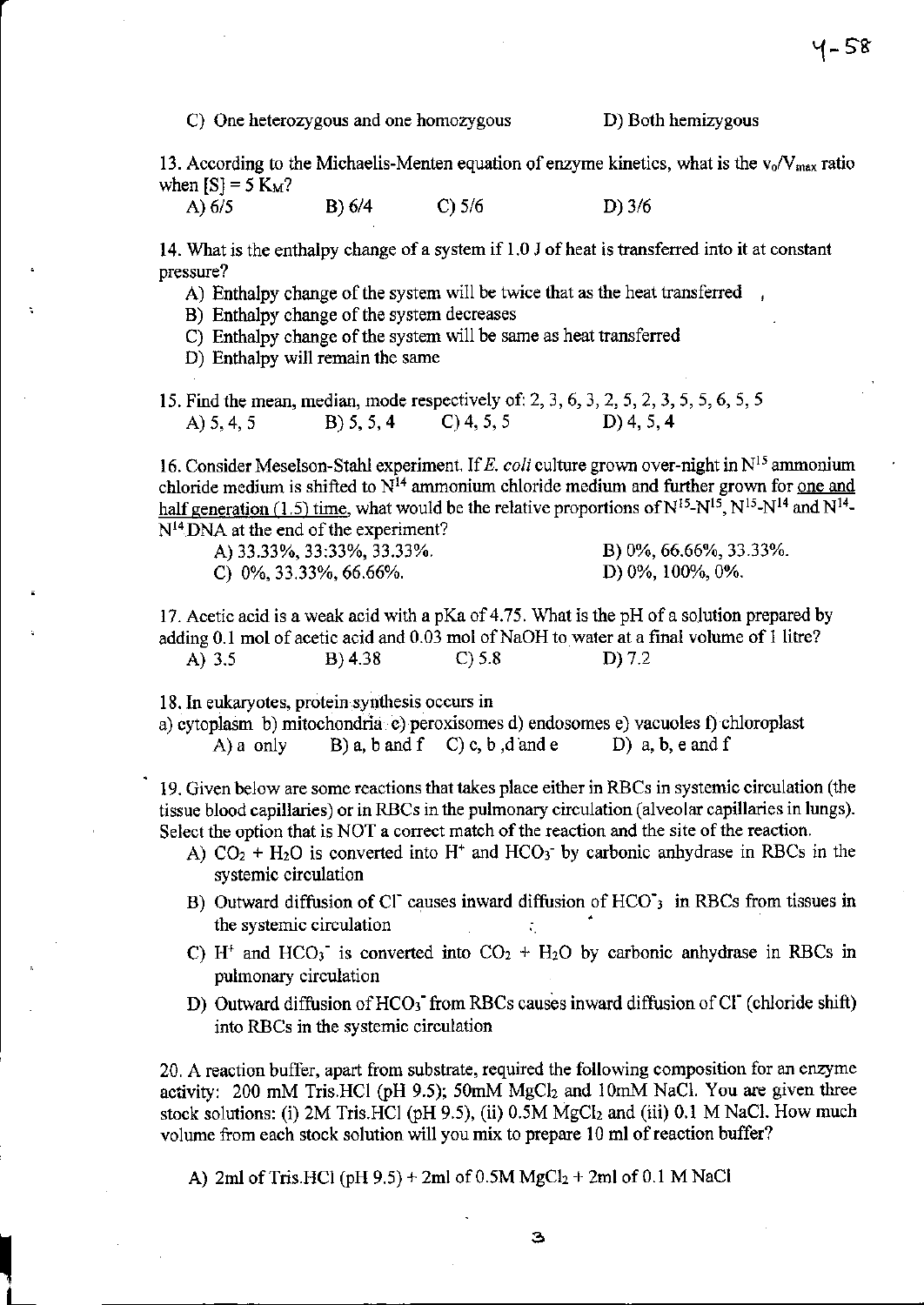- B) 2ml of Tris.HCl (pH 9.5) + 1ml of  $0.5M$  MgCl<sub>2</sub> + 0.1ml of 0.1 M NaCl
- C) 1ml of Tris.HCl  $(pH 9.5)$  + 1ml of 0.5M MgCl<sub>2</sub> + 1ml of 0.1 M NaCl
- D) 1ml of Tris.HCl  $(pH 9.5) + 0.5$ ml of 0.5M MgCl<sub>2</sub> + 0.5ml of 0.1 M NaCl

21. Four proteins of the molecular weights, 15,29,46 and 70 kDa respectively, are present in a mixture. Each of these proteins need to be separated and isolated from the mixture. Given this information, which of the following options would be your strategy of choice to separate and isolate each of these proteins?

- A) Mass spectroscopy
- B) Affinity chromatography
- C) Combination of Anion and Cation exchange chromatography
- D) Gel Filtration chromatography

22. Given are kinetics plots for two isozymes: Glucokinase and Hexokinase



Which of the following statements can be made by studying the plots?

- A) At fasting glucose concentrations, glucokinase will be able to phosphorylate glucose at a higher rate than Hexokinase
- B) Glucokinase has higher affinity for glucose than hexokinase and therefore higher Vmax
- C) Hexokinase reaches its maximum velocity only upon increasing blood glucose beyond fasting concentations
- D) Glucokinase has lower affinity for glucose than hexokinase and its enzyme activity varies with glucose concentation

23. Purified immunoglobulin G (IgG) was either papain digested or trypsin digested and digestion products were resolved by SDS-PAGE under non-reducing conditions.

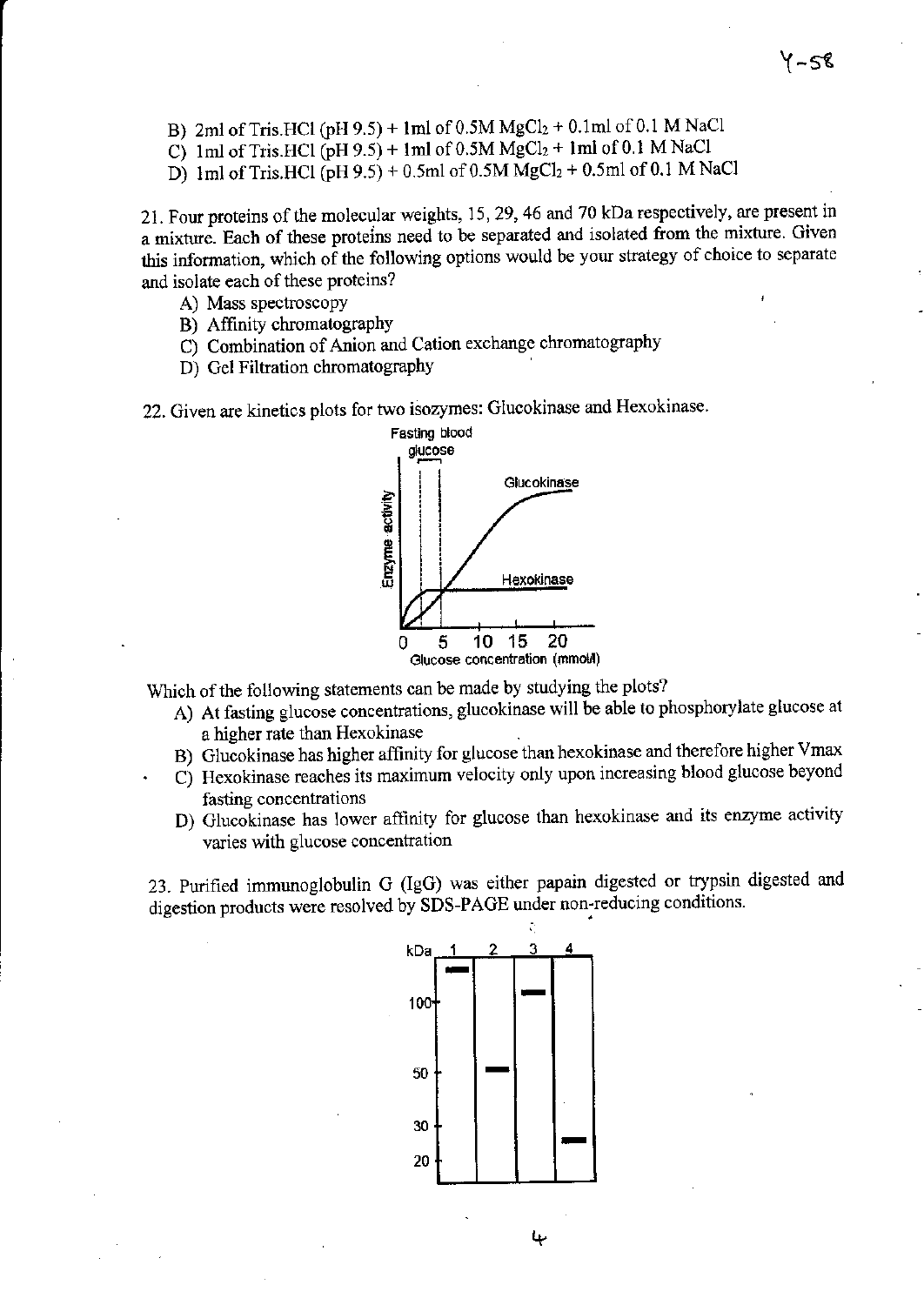D) Lane 4

Identify the lane which represents papain digested IgG.

B) Lane 2  $C)$  Lane 3  $A)$  Lane 1

24. A researcher was studying the activity of an enzyme in cells. The following observations were made in this study:

- Treatment with chloroquine induced the activity of the enzyme i.
- Addition of RNA polymerase II inhibitor along with chloroquine did not induce ii. activity.
- Addition of cycloheximide up to 2 hours after the addition of chloroquine reduced the iii. activity of the enzyme but had no effect if added later

Based on these observations, identify which one of the following statements CANNOT be made about the enzyme.

- A) The synthesis of the enzyme from the mRNA continues up to 2 hours
- B) Addition of chloroquine probably induced the expression of the gene encoding the enzyme
- C) Enzyme is rapidly degraded
- D) The RNA is present at least up to 2hrs
- 25. Given below are some compounds:

| (i) CH3-CH=CH-CH2CH3  | (ii) $(CH_3)_2C=CH-CH_3$                                  |
|-----------------------|-----------------------------------------------------------|
| (iii) CH3-CH=CH-CH3 . | $(iv)$ CH <sub>3</sub> CH <sub>2</sub> CH=CH <sub>2</sub> |

 $(iii)$  CH<sub>3</sub>-CH=CH-CH<sub>3</sub>

From the options given below, select the combination that has all the compound(s) that can exist in cis-trans isomers.

 $B)$  (ii) and (i)  $C$ ) (ii) and (iv)  $D$ ) (iii) and (i) A) (i) and (iv)

## Part B

26. The major factor (s) determining the flux of glucose oxidation by aerobic or anaerobic glycolysis is/are:

 $\mathcal{L}_{\mathcal{L}}$ 

- A) High Glucose and AMP
- B) NADH and ATP D) NADH and low ADP C) FADH<sub>2</sub> and high AMP

27. Correct order of four events during mitosis of a normal cell are:

- Replication of bulk DNA i.
- Separation of sister chromatids ii.
- Replication of telomeric DNA iii.
- Attachment of centromere to spindle fibre iv.

|                    | B) i, ii, iv & iii |
|--------------------|--------------------|
| A) i, ii, iii & iv |                    |
|                    |                    |

|  | C) i, iii, iv & ii |  |  | D) i, iii, ii & iv |  |  |  |  |  |
|--|--------------------|--|--|--------------------|--|--|--|--|--|
|--|--------------------|--|--|--------------------|--|--|--|--|--|

28. The fluidity of the plasma membrane increases with which of the following

- a. Increase in unsaturated fatty acids in the membrane
- b. Increase in glycolipid content in the membrane
- c. Increase in phospholipid content in the membrane

|  | A) a and b |  |
|--|------------|--|
|  |            |  |

B) a only

 $C$ )  $b$  only

 $D$ ) a, b and c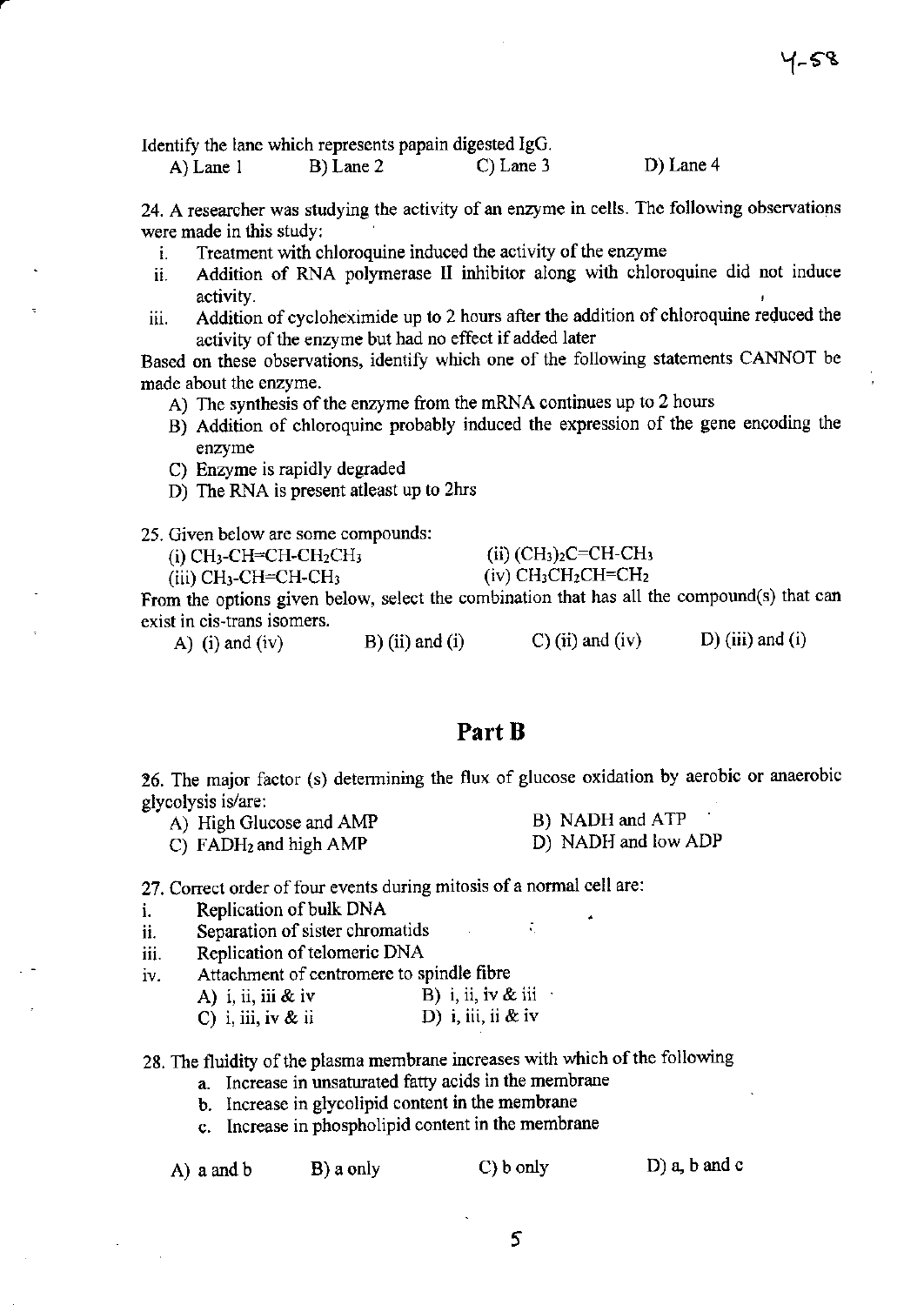29. If v is the variance and  $\sigma$  is the standard deviation, then:

| A) $v = 1/\sigma^2$ | B) $v = 1/\sigma$ | C) $v = \sigma^2$ | D) $v^2 = \sigma$ |
|---------------------|-------------------|-------------------|-------------------|

- 30. Which one of the following statements about the nucleus is INCORRECT?
	- A) Nucleus is surrounded by a double-membraned envelope
	- B) Nuclear pore complexes support bidirectional transport across the nuclear membrane
	- C) Proton pumps in the nuclear membrane maintain intranuclear pH
	- D) Nuclear envelope remains intact during mitosis in many fungi
- 31. Biologicaj ninogen fixation requires
	- A) Nitrogenase enzyme complex B) Glutamate synthases<br>C) Nitrate reductase complex D) Urease
	- C) Nitrate reductase complex

32. Which of the following are unirying features of Cephalochordates, Urochordates and Vertebrates?

- A) Presence of a skull at some stage of life
- B) Hollow nerve cord dorsal to the notochord
- C) Presence of mammary glands, even if vestigial, in all adult forms
- D) Absence of pharyngeal gill slits in all

ecosystem? 33. Which of the following combinations represent all negative interspecific interactions in an

A) Commensalism and Amensalism

B) Parasitism and Mutualism C) Competition and Amensalism

C) Predation and Commensalism

A) Transition

34. Hamilton's rule  $rB > C$  (*B* is the benefit gained by the recipient of the altruism, *C* is the cost suffered by the donor while undertaking the altruistic behaviour, and  $r$  is the genetic relatedness of the altruist to the beneficiary) predicts that natural selection should favour altruistic acts under certain circumstances. Which of the following circumstances are likely to lead to selection favouring altruism?

| $(A)$ B is small | B) r is small but B is large |
|------------------|------------------------------|
| $C$ ) C is large | D) when only r is small      |

35. Which of the phosphates in ATP is attached with the -OH group of an amino acid in <sup>a</sup> protein when the latter is phosphorylated by its kinase?<br>A) Alpha phosphate B) Beta phosphate

- A) Alpha phosphate B) Beta phosphate<br>
C) Gamma phosphate B) Delta phosphate
- C) Gamma phosphate
- 36. Tautomerization to the imino form of cytosine would lead to

B) Transversion

- D) No change C) DNA strand break due to replication blockage
- 37. Which of the following statements about ecological pyramids is INCORRECT?
	- A) Pyramid of energy for a freshwater ecosystem is inverted
	- B) Pyramid of energy flow through a forest ecosystem is upright
	- $\overrightarrow{C}$ ) Pyramids of numbers in a parasitic food chain is inverted
	- D) Pyramid of biomass in sea is generally inverted

38. Which of the following is an example of  $2^{nd}$  class lever functioning through our skeletonmuscles system in humans?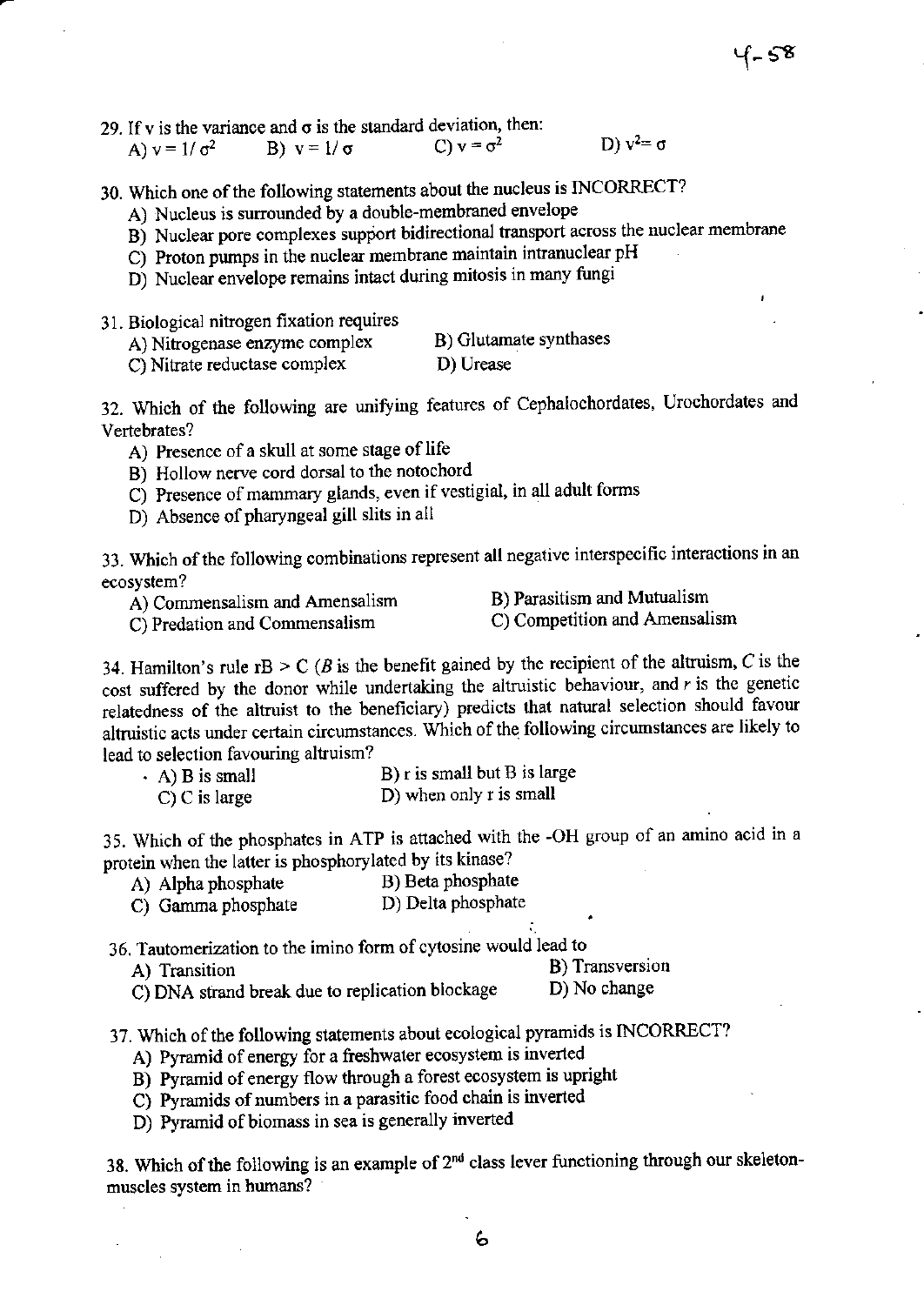- A) Lifting weight with hands by bending forearm and the force applied by the biceps muscle
- B) Standing on tiptoes (metatarsophalangeal joints) with the force pulling across the heel of the foot
- C) Tilting head backward using the joint between the head and the first vertebra (the atlantooccipital joint)
- D) Flexion and extension at the knee joint during jumping
- 39. What type(s) of hybridization of the carbon atoms are found in 2-butyne? D) only sp3  $C$ ) sp and sp3  $B)$  sp2 and sp3  $A)$  sp and sp2
- 40. Name of the carbohydrate structure given below is



A)  $β$ -D-galactopyranose C)  $\beta$ -L-galactopyranose

 $B)$   $\beta$ -D-glucopyranose D)  $\beta$ -L-glucopyranose

- 41. Which of the following two amino acids can have 4 stereoisomers?
	- A) Lysine, Glycine

B) Glycine, Threonine

- D) Isoleucine, Lysine C) Threonine, Isoleucine
- 42. Match the contents of the Column A to the correct contents of Column B

|     | Column A |   | Column <sub>B</sub>                                                   |
|-----|----------|---|-----------------------------------------------------------------------|
| I.i | Darwin   | a | population tends to multiply more rapidly than food<br>supply         |
| ii  | Malthus  | b | Evolution progresses through discontinuous variations<br>or mutations |
| iii | Lamarck  | c | inheritance of acquired characters as basis of<br>evolution           |
| iv  | De Vries |   | Survival of the fittest                                               |

A) i:d; ii:c; iii:a; iv:b C) i:d; ii:a; iii:b; iv:c

B) i:d; ii:a; iii:c; iv:b D) i:d; ii:e; iii:a; iv:b

43. Hydrolysis of the bonds (shown by arrows and numbered) in ATP results in release of free energy. Choose the correct answer from the following options regarding the amount of free energy release upon hydrolysis of these bonds.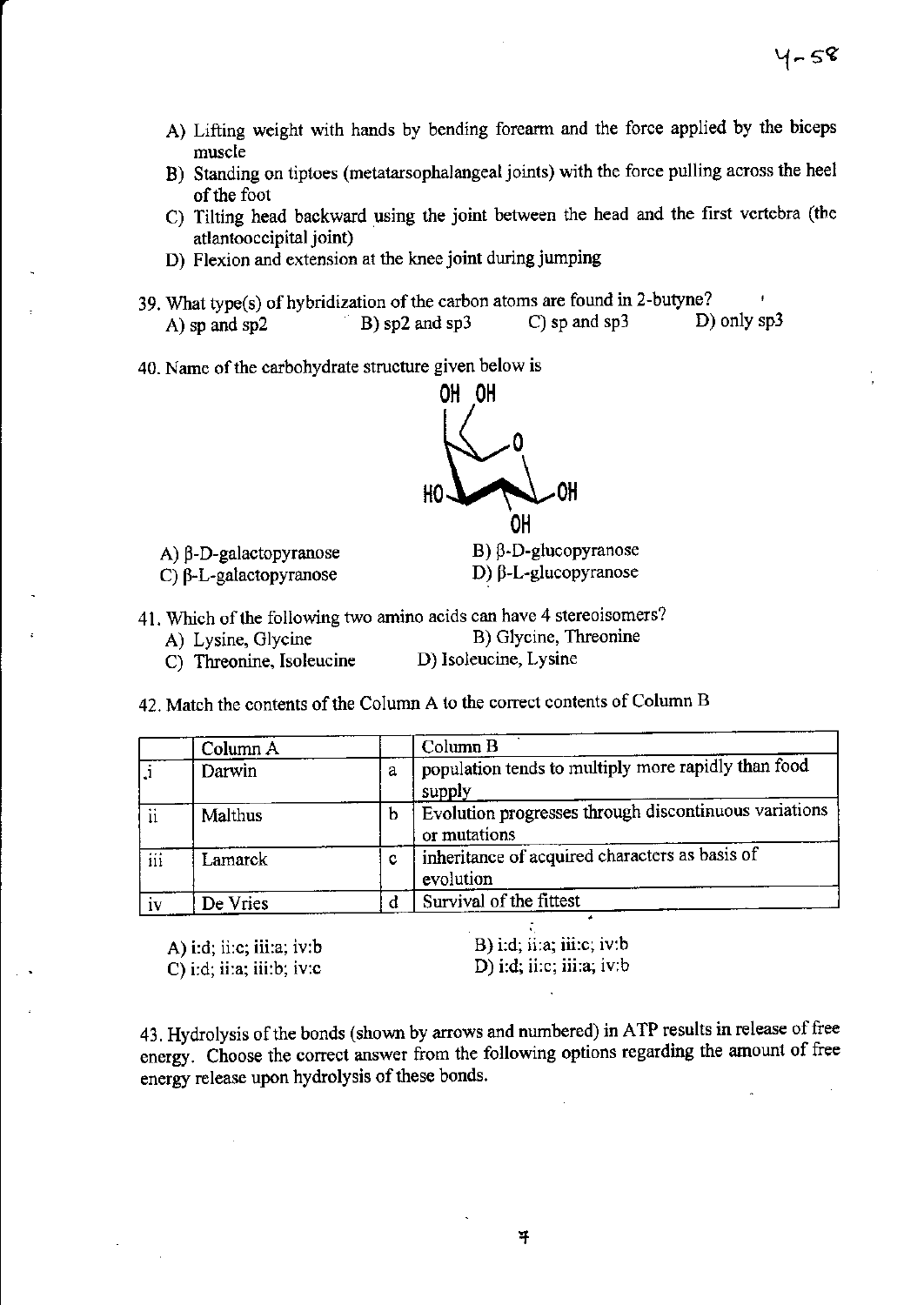

C)  $1 = 2 > 3$ D)  $1 > 2 = 3$ A)  $1 = 2 = 3$ B)  $1 > 2 > 3$ 

44. Which of the following statement is correct for Anabolism and Catabolism?

- A) Exergonic Breakdown and Endergonic Synthesis respectively
- B) Endergonic Breakdown and Exergonic Synthesis respectively
- C) Exergonic Synthesis and Endergonic Breakdown respectively
- D) Endergonic Synthesis and Exergonic Breakdown respectively

45. Given below are symbols that are used in floral formula and their meaning.

| Symbol         |                |   | Meaning                |
|----------------|----------------|---|------------------------|
| 1              | C              | a | Hypogyny               |
| $\overline{2}$ | G              | b | Epigyny                |
| 3              |                | ¢ | Epipetalous<br>stamens |
| 4              |                | d | Epiphyllous<br>stamens |
| 5              | $\overline{G}$ |   |                        |

Select the option that has all the correct matches.

| A) 5-c; 4-a; 3-d; 1-b | B) 1-c; 4-a; 3-d; 5-b |
|-----------------------|-----------------------|
| C) 1-d; 2-b; 3-c; 5-a | D) 1-c; 2-a; 3-d; 5-b |

46. Formation of D-fructose-1,6-bisphosphate from the combination of dihydroxyacetone phosphate and D-glyceraldehyde-3-phosphate is an example of which one of the following biological reactions?

A) Aldol addition

C) Aldol condensation

B) Claisen condensation D) Decarboxylation

÷,

47. Which of the following organic compounds would be the most acidic?  $B) NO<sub>2</sub>-C<sub>6</sub>H<sub>4</sub>OH$ A)  $C_6H_5OH$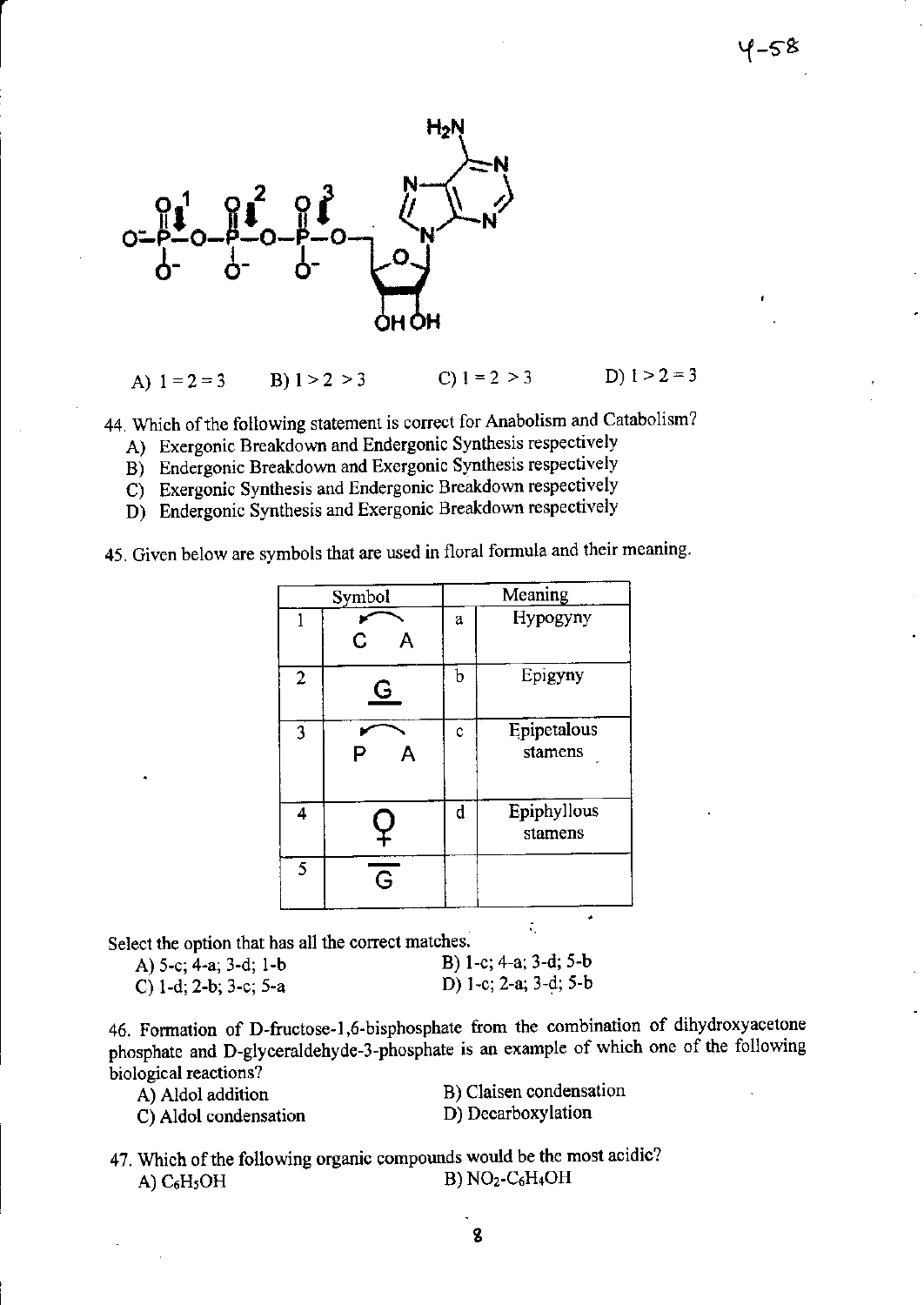|               | 48. Which of the following amino acids is considered as both ketogenic and glucogenic? |
|---------------|----------------------------------------------------------------------------------------|
| A) Tryptophan | B) Valine                                                                              |
| C) Lysine     | D) Glycine                                                                             |

49. Mammalian cells are maintained in flasks with liquid media and stored in an ircubator with proper  $CO<sub>2</sub>$  levels. If flasks are taken out of the  $CO<sub>2</sub>$  incubator, the liquid media will show which of the following changes over time:

- A) lncrease in pKa of sugar
- B) Decrease in pH of media
- C) Increase in the mole fraction of  $CO<sub>2</sub>$  in the media
- D) Increase in pH of media
- 50. Which of the following pair of ions DOES NOT have an incompletely filled d orbitals?<br>A)  $Cu^{2+}$ ,  $Zn^{2+}$  B)  $Cu^{2+}$ ,  $Mn^{2+}$  C)  $Sc^{3+}$ ,  $Zn^{2+}$  D)  $Sc^{2+}$ ,  $Cu^{2+}$ A)  $Cu^{2+}$ ,  $Zn^{2+}$

51. A solution has  $[H^+] = 7 \times 10^{-7}$  M. Which one of the following is true for this solution:<br>A) The solution is neutral B) The solution is acidic A) The solution is neutral

- 
- C) The solution is basic D) The solution is weakly basic
- 52. Glutamate dehydrogenase enzyme is present in
	-
	- C) Only mitochondria

A) Only cytosol B) Cytosol and in mitochondria<br>C) Only mitochondria D) Lysosomes

- 53. Which of the following is NOT an enzyme-catalyzed reaction in metabolism?<br>A) Sorbitol synthesis B) Isomerization A) Sorbitol synthesis B) Isomerization<br>C) O-linked glycosylation D) Maillard Reaction C) O-linked glycosylation
- 54. What is the number of proton NMR peaks observed for 1,3 dinitrobenzene? A) One B) Two C) Three D) Four
- 55. When a  $G_2$  phase cell is fused with an M phase cell, which one of the following events occur?

÷.

C) premature chromosome compaction

A) gene transcription<br>
C) premature chromosome compaction<br>
D) inhibition of transcription

- 56. An open reading frame (ORF) is <sup>a</sup>
	- A) Ribosomal RNA coding region in DNA
	- B) Protein coding region in DNA
	- C) Transfer RNA coding region in DNA
	- D) Protein coding regions of DNA including 5'UTR and 3'UTR
- 57. E. coli with a mutation in lacY gene was isolated. This strain was grown in a medium containing glucose and lactose. Which of the following graphs correctly represents the most likely growth pattern of this mutant '' coli?